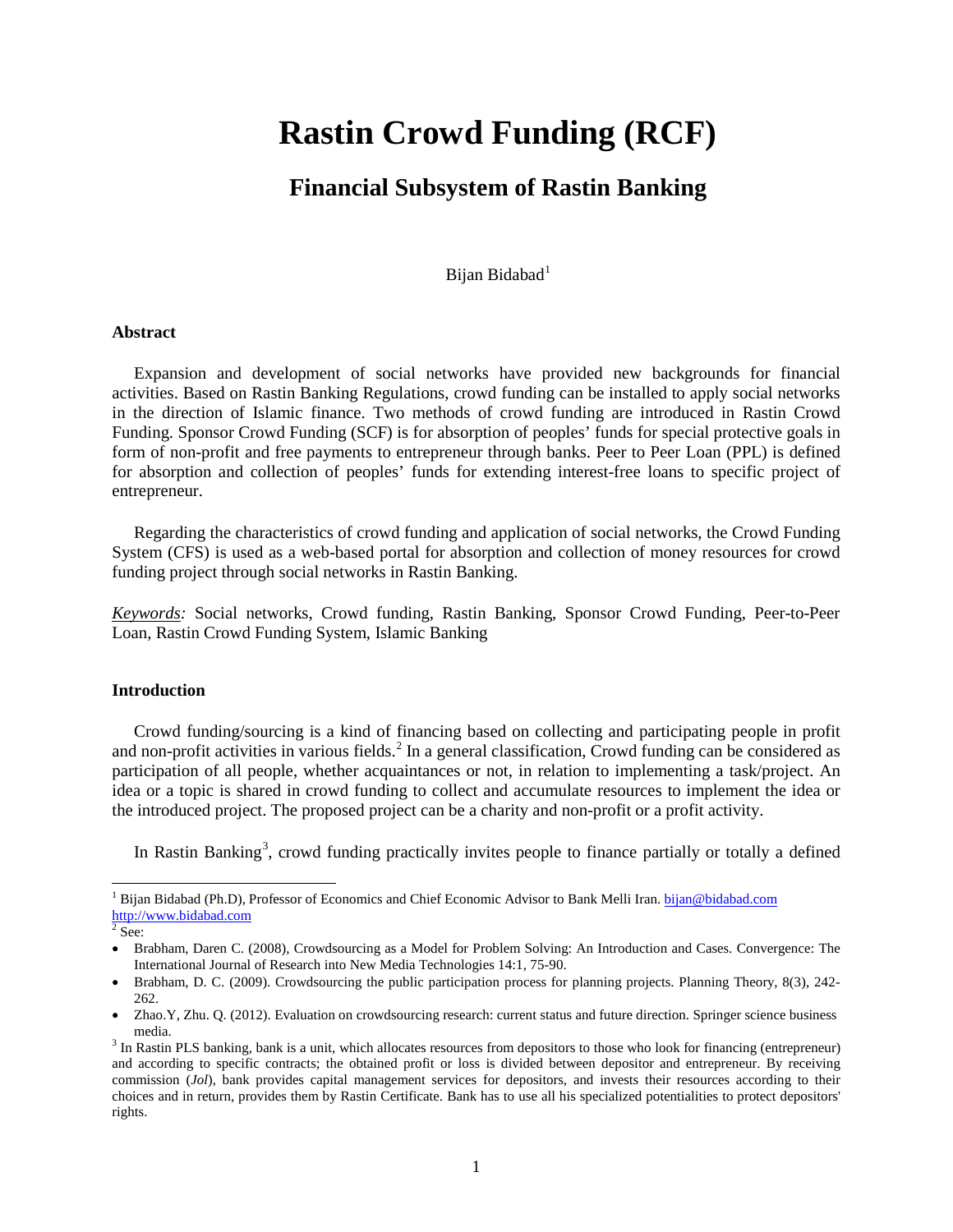project<sup>[4](#page-1-0)</sup> of an entrepreneur<sup>[5](#page-1-1)</sup> through financial grant, or loan. Regarding the mentioned characteristics, the method of work is mostly based on the cognition of the entrepreneur; therefore, social networks, which have produced circles of people and friends, can be used as an informative base for introducing the entrepreneur's project. Regarding this method of financing, various kinds of crowd financing can be introduced in form of grants (without repayment and as gift), or, loans (with repayment but without interest return).

Since financial procedures require various technical, financial, economic and legal bases and rules, therefore, without providing necessary rules and in absence of necessary background for these activities, there is no guarantee that the goals of the project and intentions of the participants be achieved. Rastin Banking<sup>[6](#page-1-2)</sup> provides necessary background for financial participation of people; therefore, by using this infrastructure and based on standards, processes and working procedures of Rastin Banking, crowd funding can also be installed and executed. Rastin Banking has been designed in modular form, so it enables the bank to expand Rastin Banking activities whit activating corresponding module. Many of instruments, subsystems and supplementary systems can be applied according to the selected module, and crowd financing uses specific parts of these systems.

Two kinds of crowd financing are defined here as Sponsor Crowd Funding (SCF) and Peer to Peer Loan (PPL) as financial subsystems in the framework of other Rastin Banking financial subsystems<sup>[7](#page-1-3)</sup>. Crowd Funding System (CFS) is also designed to facilitate web-based marketing and money transfer in the two latter subsystems through social networks.

# **Sponsor Crowd Funding (SCF)**

l

Sponsor Crowd funding is absorption and collection of peoples' funds for a specified protective goal in which according to the proposal<sup>[8](#page-1-4)</sup> of entrepreneur for a specified protective activity, bank after assessment of entrepreneur's proposal will collect needed fund from people and after deducting its own commission without receiving any interest will pay it to entrepreneur. No Rastin certificate<sup>[9](#page-1-5)</sup> is issued in SCF financing. In SCF, the sponsors<sup>[10](#page-1-6)</sup> can pay their protective fund to a person, group of people, or governmental and non-governmental organizations. Entrepreneur or beneficiary can be a real person or legal entity. The domicile of entrepreneur and place of the project can be inside or outside of country. In any case, the guarantees should be placed within country and be enforceable and executable in the country. In any case, goal of entrepreneur should be specified and be in accordance with regular laws and regulations of the country. Goals of proposal can be protection and financing various projects among which are:

<span id="page-1-0"></span><sup>4</sup> Project is a collection of economic activities with specified and concrete plan with defined cost and terms for making profit through Rastin PLS banking offered to PLS bank.

<span id="page-1-1"></span> $\frac{5}{5}$  Entrepreneur is a real person or legal entity who proposes a project to PLS bank for financing through PLS banking system and executes the project until the end. In addition to have legal, financial, technical and performance capabilities, the entrepreneur should have the other capabilities and facilities/possibility to carry out the job.<br><sup>6</sup> Rastin PLS banking documents are accessible through: http://www.bidabad.com

<span id="page-1-3"></span><span id="page-1-2"></span> $^7$  Financial subsystems of Rastin PLS banking system refer to different defined financing methods and services. These subsystems are governed by Rastin PLS Base System's regulations.

<span id="page-1-4"></span><sup>&</sup>lt;sup>8</sup> Proposal is a written document covering a collection of necessary information about the proposed project that describes analytical justification of the project from economic, technical and financial points of view, with enclosed necessary legal licenses and documents; which is submitted to Rastin PLS bank by entrepreneur. After evaluation of the bank if be approved, proposal will be a reference source against entrepreneur executive operations.

<span id="page-1-5"></span> $9$  Rastin Certificates are a collection of certificates designed and issued in the base system and financial subsystems of Rastin PLS banking.

<span id="page-1-6"></span><sup>&</sup>lt;sup>10</sup> Sponsor is a real or legal person who pays an un-refundable money to protect a project of entrepreneur of beneficiary via the bank.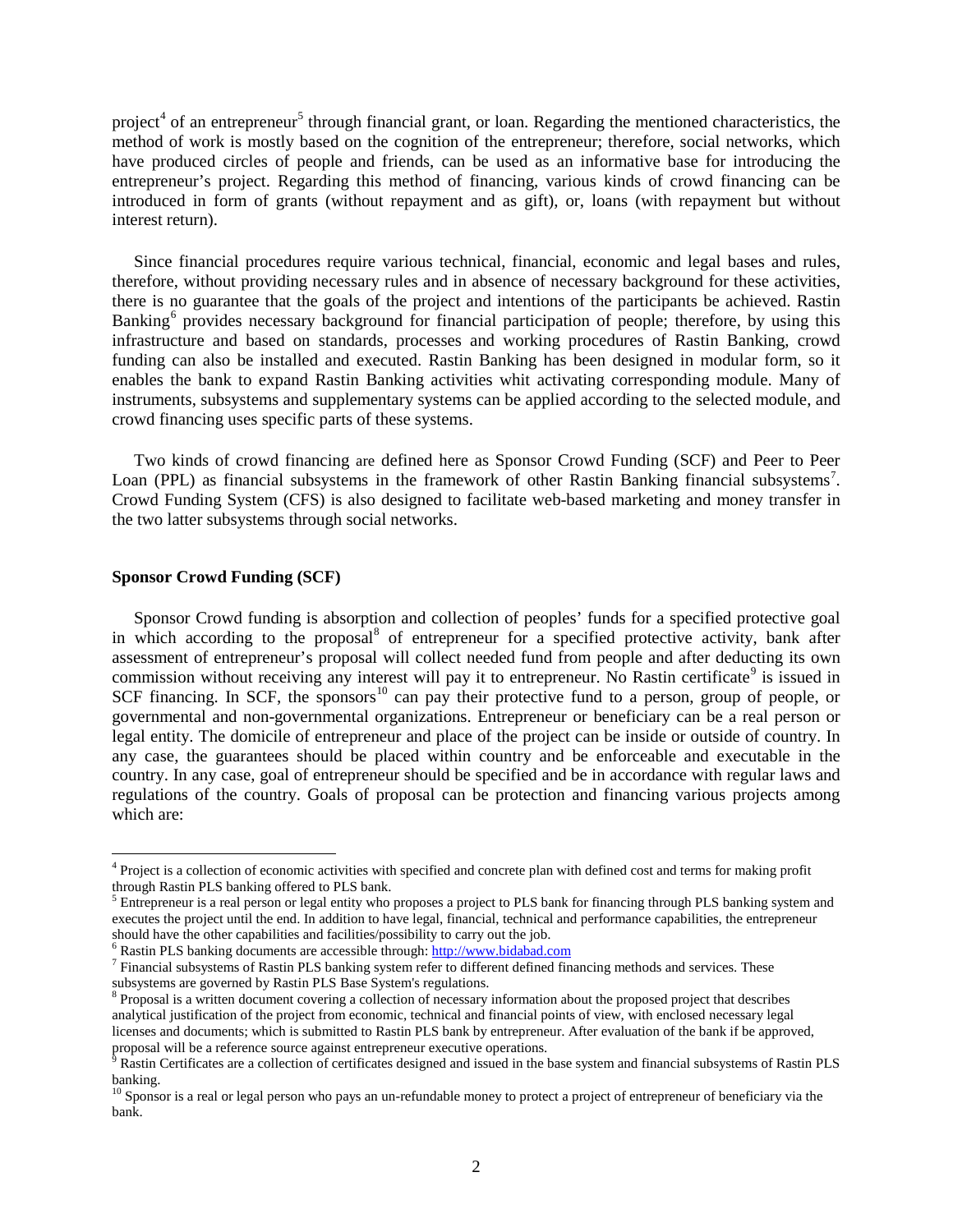- 1. Hygiene, Medicare and rehabilitation
- 2. Education and research
- 3. Innovations and inventions
- 4. Ceremonies, memorials, celebrations and mourning
- 5. Sport and competition
- 6. Unexpected events and emergencies
- 7. Electoral, political, social, and cultural campaigns to protect specific person/s or subject/s
- 8. Establishment of scientific, political, social, religious and cultural societies
- 9. Environmental, animals and plants
- 10. Travel and accommodation
- 11. Marriage, dowry, marital gift (*Mahriah*) and family
- 12. Gifts and celebrity respects
- 13. Repairs, equipment and parts
- 14. Patronage
- 15. Books, journals and multimedia
- 16. Unitarian fates and religions
- 17. Art, music and film
- 18. Release of prisoner
- 19. Job creation

 $\overline{\phantom{a}}$ 

20. Establishment and construction

Bank will introduce the proposal of entrepreneur to people interested in participation in entrepreneur's project via web-based Crowd Funding System (CFS) and social networks. Financing a project via the Base System<sup>[11](#page-2-0)</sup> or Financial Subsystems of Rastin PLS banking will not prevent financing a portion of the project resources through SCF. However, in the latter case (twin financing), the entrepreneur is obliged to include both methods in the project proposal delivers to the bank at the same time. Application of twin methods for venture capitals and risky investments, knowledge-based companies, innovations and inventions is necessary due to risky quality of these type of projects.

The total amount of the project resource requirement could cover assessment, supervision and bank commission expenses. The project proposal includes a maximum amount of the project's required resources, starting and finishing date of the project. After the deadline or fulfilling the necessary collected fund; bank will close the project in its website and will not accept deposit (sponsors) payments for the project any more.

Assessment of project proposal in SCF will be in direction of legitimacy and truth checking. The assessment unit<sup>[12](#page-2-1)</sup> will not assess the profitability of the project. The degree and method of applying Rastin Banking regulations concerning financial transparency of entrepreneur and information disclosure and corporate governance of entrepreneur's company and auditing will be determined according to assessor's conclusion considering avoiding unnecessary formalities and requirements.

Entrepreneur will be bound to provide the bank with necessary guarantees for better implementation of the project and true usage of the collected resources according to proposal. Cheques and drafts of entrepreneur or other persons are accepted by bank in this subsystem, as far as they can maintain the confidence of bank. The amount of guarantee will be equal to the amount of the proposal plus a prevailing

<span id="page-2-0"></span> $11$  Rastin Profit and Loss Sharing (PLS) Base System is an activity in Rastin Banking based on participation of depositors in investment and economic activities of entrepreneur based on real yield of projects in order to land interest-free banking according to Islamic commandments and ethics.

<span id="page-2-1"></span><sup>&</sup>lt;sup>12</sup> Assessment unit is a unit in PLS department of Rastin PLS bank which assesses the competence and capabilities of entrepreneur and his proposal.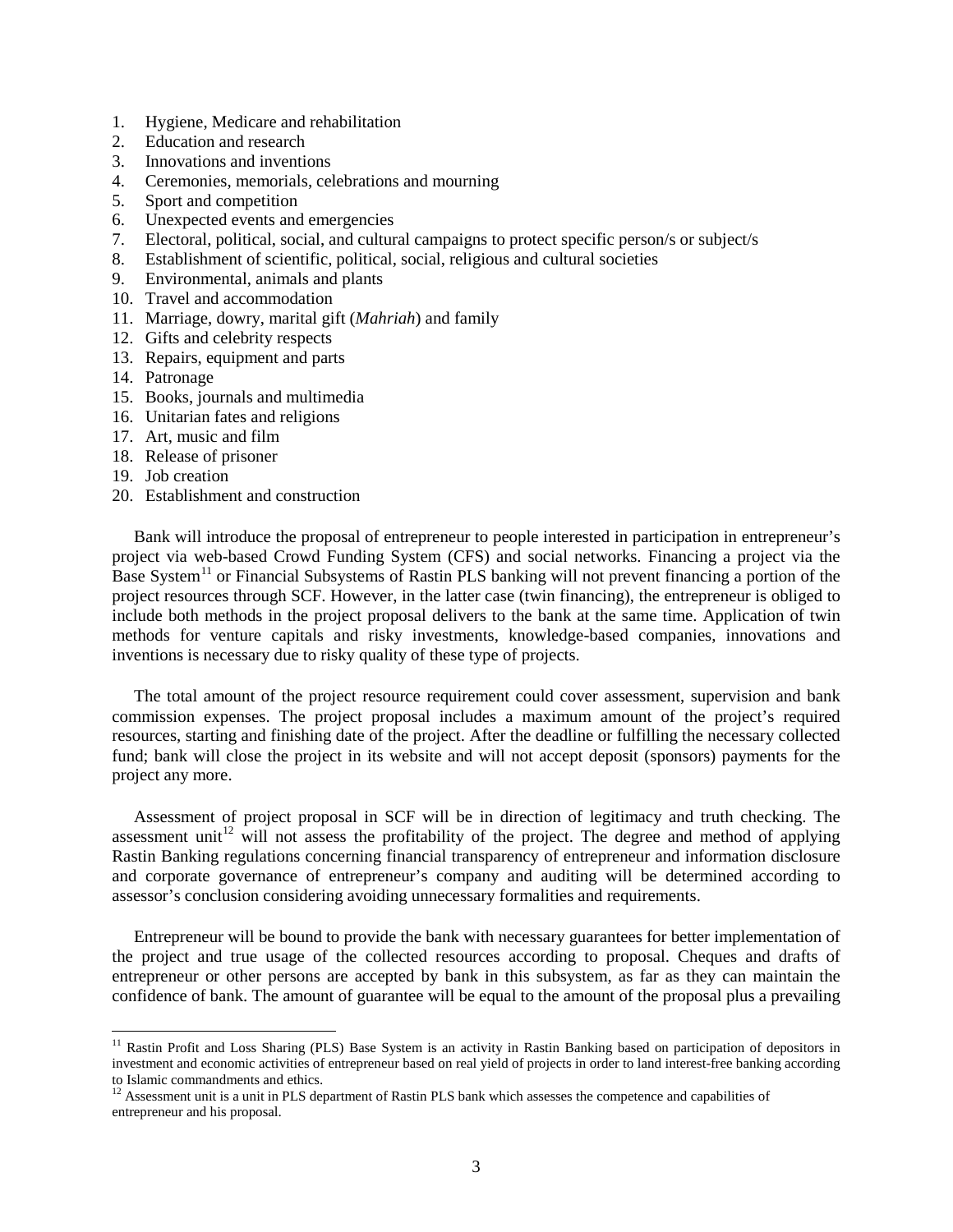margin of bank in determining guarantees' amounts. After fulfillment of the project, guarantees will be released after confirmation of trustee unit<sup>[13](#page-3-0)</sup> according to the proposal. In addition, all legal options rights of the sponsor are negated and s/he cannot ask for refund her/his money back.

Trustee unit supervision is limited to good performance and supervision on the way of spending the collected fund from sponsors according to the project proposal. The collected funds are safe-kept and are registered according to Rastin PLS Accounting Regulations.<sup>[14](#page-3-1)</sup> Bank commission for SCF subsystem services is one percent of the total amount of collected fund, which will be deducted from the provided collected fund. For providing SCF services for assessment and supervision, bank will also charge entrepreneur at most equal to one third of the costs of assessment and supervision in Rastin Banking Operational Bylaw for economic-beneficial projects.

In case of finding any corruption in the project proposal or delinquency in implementing it, or in any case that implementation of proposal is excused or stopped for any kind of reason, the entrepreneur must pay back the received fund to bank and compensate the occurred losses. In the case of his refusal, without going into legal processes, bank is allowed to confiscate the principle and losses from entrepreneur's guarantees and is obliged to pay the collected money back to sponsors. If bank cannot reach the sponsors for any reason, it has to keep the money in its intermediary account for up to 10 years and after that consider it as "unknown owner" asset.

SCF financing of a project can be carried out by using other banking network channels at the same time. Bank is obliged to publish the details of activities and documents of the project proposal from the time of accepting it until a year after the end of the project in its CFS website.

Bank will provide necessary conditions for introducing SCF subsystem at its CFS website and provide the link of its electronic payment port in social networks. Bank will design its CFS website in such a way that the information regarding SCF projects will automatically be updated in bank's user accounts and fan pages in prevailing social networks. The amount of collected fund should be online shown publicly at social fan pages of bank and entrepreneur. Entrepreneur in SCF project has to announce his user identification and social fan pages codes and addresses to the bank so the bank could update information in regarded pages.

#### **Peer-to-Peer Loan (PPL)**

 $\overline{\phantom{a}}$ 

Peer-to-Peer Loan is defined as a financial subsystem in Rastin Banking. It is absorption and collection of individual funds for extending interest-free loans to entrepreneur's project through bank. No Rastin certificate is issued in PPL financing.

Bank after receiving project proposal of entrepreneur and related documents concerning the details of the proposed project, will assess them and if needed, will obtain necessary inquiries about the documents from authorized persons, and prepares a memorandum of understanding (MOU) concerning the proposal with entrepreneur. Depositors will provide the bank with funds for financing the entrepreneur. After

<sup>۱</sup>ابیژن بیدآباد، آذرنگ امیراستوار، سعید عبداللهی، محمود الهیاریفرد، اسکندر پردل، مریم حیدری، علیرضا شفیعی، محمدعلی پوربهروز، ییشنویس آئین نامه اجرایی بانکداری راستین، بانک ملی ایران، ۱۳۹۱. <http://www.bidabad.com/doc/rastin-banking-regulation.pdf> .

<span id="page-3-1"></span><span id="page-3-0"></span><sup>&</sup>lt;sup>13</sup> The trustee unit is a unit at PLS department of Rastin PLS bank for supervision and control of Rastin PLS proposed projects on behalf of bank regarding good performance of project in comparison to initial proposal through key indicators and financial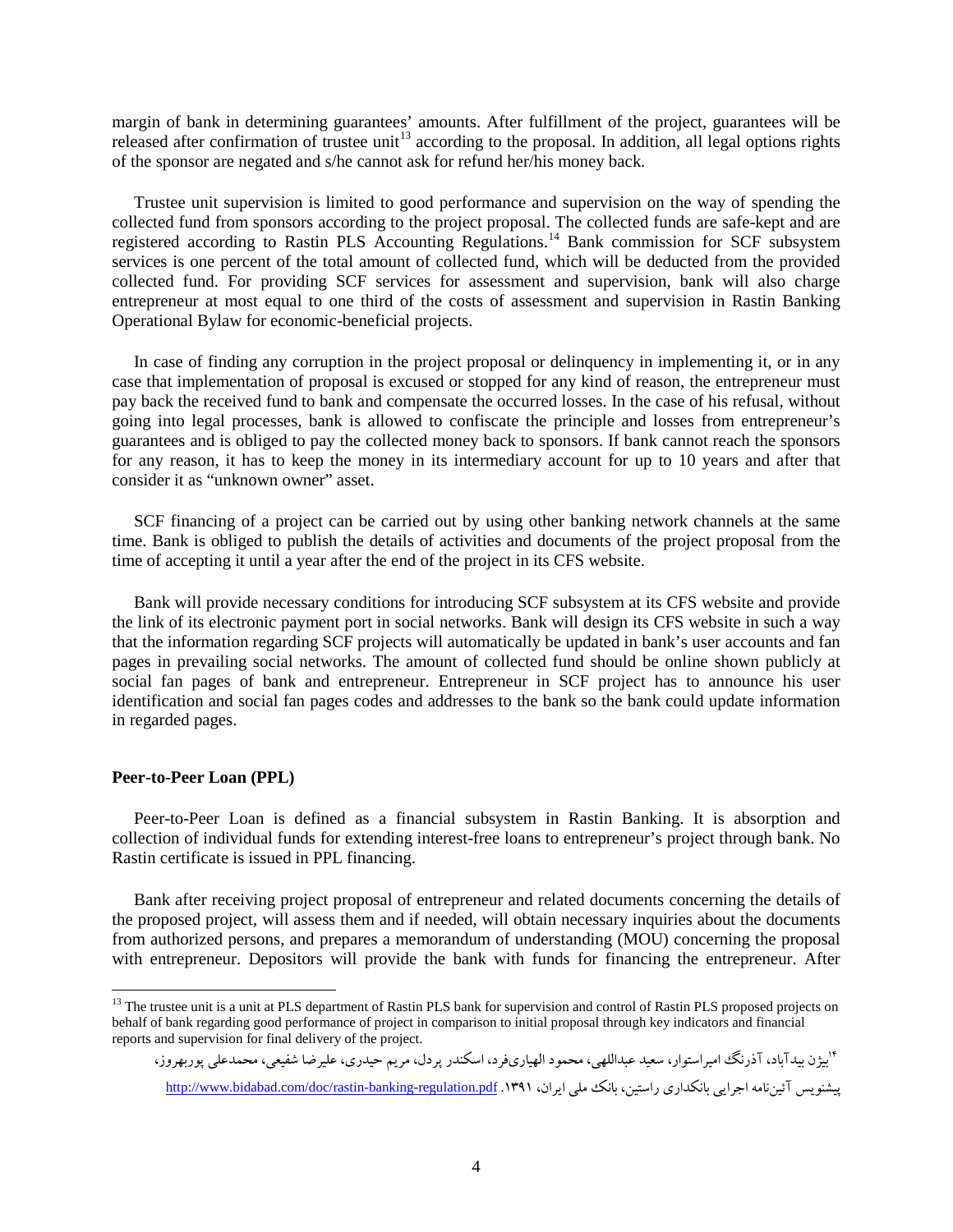absorption and collection of the necessary fund according to the proposal, the collected fund will be extended to entrepreneur in lump sum, or at predefined dates (as specified in proposal) based on interestfree loan contracts and after receiving or deducting bank's commission fee and assessment and supervision costs.

Entrepreneur can be a real person or legal entity. Entrepreneur's place of residence and place of implementing project may be within or outside of country. In the latter case, the collaterals and guarantees should be located within the country and should be enforceable and executable by internal laws.

Bank will announce the project proposal through its CFS portal and social networks to interested people for collection of fund. Financing the project through other Rastin Banking Financial Subsystems does not conflict with financing through PPL; but in this case (twin financing), entrepreneur should mention all applied financing methods in his project proposal.

The amount of project finance can include assessment, supervision and commission fees of the bank. The project proposal has a specified ceiling amount, starting and finishing and due dates and after specified termination date in the project, or after collection of the specified fund, bank will close the project proposal in its CFS portal and fan pages of social networks and after then no more funds for the project is accepted.

The assessment of PPL project proposal will be in direction of its legitimacy and truth testing. The degree and method of applying Rastin Banking regulations concerning financial transparency, information disclosure, corporate governance and auditing about entrepreneur's company will be considered and ruled according to the needs while assessment will take place to avoid unnecessary steps and complexities. The assessment unit will not assess the profitability or cost-benefit analysis of the project.

Entrepreneur is obliged to provide the bank with necessary guaranties and collaterals for good performance of the project. The amount of these guarantees and collaterals should be equal to the amount of the extended fund plus the prevailing bank's margin. Guarantees and collaterals will be released after finalizing the project. The lender who has financed the project has no right to withdraw his total or a part of the fund he has paid to the project before maturity. The aggregated funds are safe-kept and are registered according to Executive Bylaw of Rastin Banking Accounting standards.

Entrepreneur in PPL financing is obliged to pay the received fund back to the bank according to the due dates defined in project proposal and after deducting commission, bank will pay the remaining fund back to lenders. In case of un-fulfillment of the obligations of entrepreneur, bank will compensate the losses of the lenders through guarantees and collaterals of entrepreneur. The commission of bank for providing PPL services is equal to one and half percent of the provided funds that will be deducted from the extended fund. For providing PPL subsystem services of assessment and supervision, bank will also charge at most one third of the costs of assessment and supervision in Rastin Banking Operational Bylaw for economic-beneficial projects.

Bank will provide necessary conditions for introducing PPL subsystem in its CFS portal and social networks' pages. Bank will design its CFS portal in such a way that the included information regarding PPL projects will be automatically updated in social networks' pages and accounts of bank and entrepreneur. The collected funds should be shown online at social network fan pages of bank and entrepreneur at any moment (online) to the public.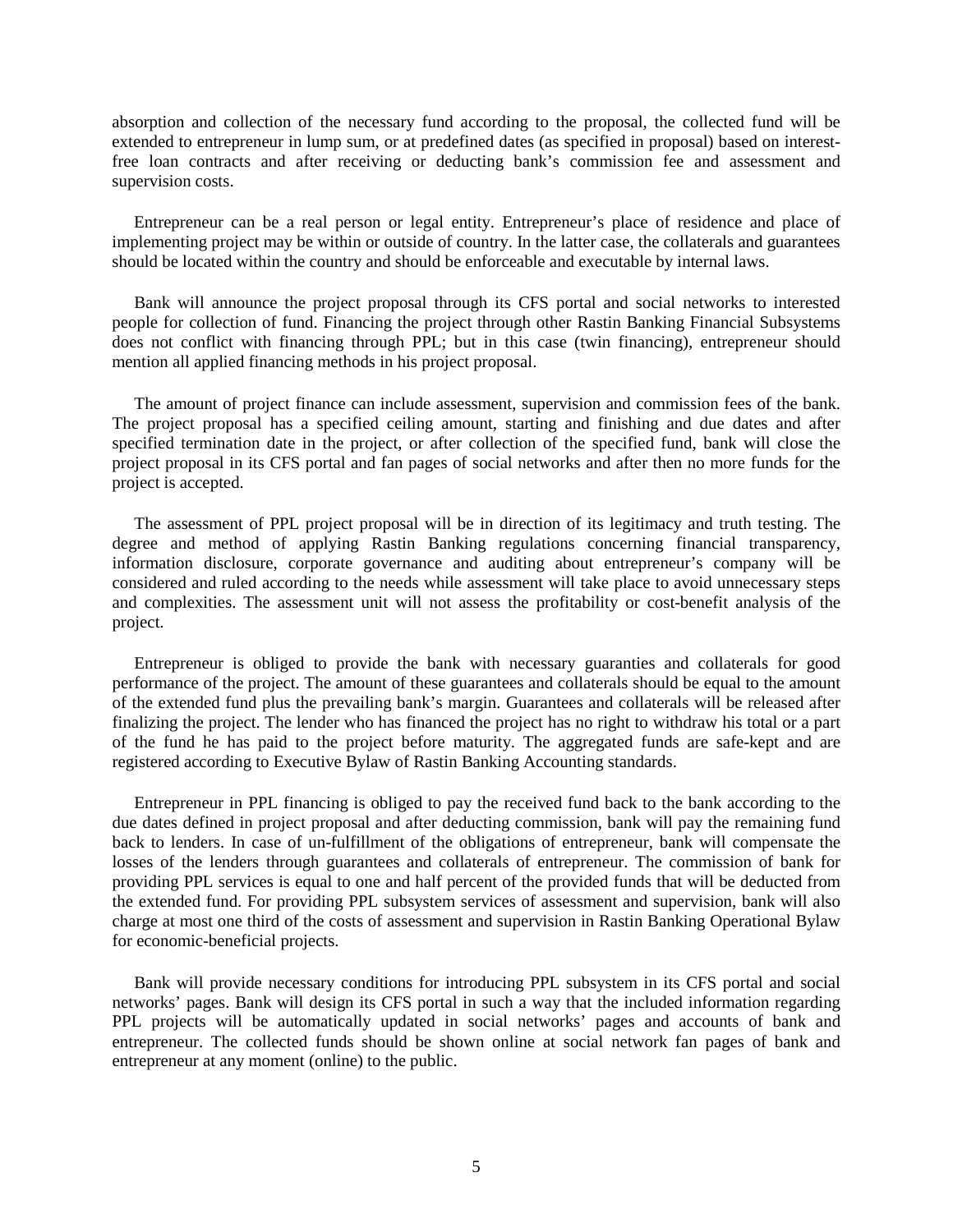# **Crowd Funding System (CFS)**

Crowd Funding System (CFS) is a web-based system for collection of funds for financing SCF and PPL projects in Rastin Banking through social networks. Bank will design its CFS portal in such a way to possess following capabilities:

- 1. Content Management System (CMS) and social networks connection capabilities.
- 2. Dimensions of webpages should be responsive and adjustable to different sizes of monitors and smartphones.
- 3. Should possess Rich Site Summary (RSS) capabilities and consider its standards.
- 4. The portal information should be automatically sent to and update fan pages in prevailing social networks.
- 5. In showcase of the projects, the portal should have shortcuts to social networks so that the user could be able to share, recommend, like or follow the posts.
- 6. The graph of the trend of promoters and patrons activities of the project should be displayed during the project implementation period.
- 7. URL of each project should be automatically shared or tweeted in social networks during defined period (promoter capability).
- 8. Tagging, status updating, plugins, questioning and application programs (App) characteristics should be used in social networks in case of need.
- 9. Customized strategies and marketing advertisements should be used in social networks for introducing the products.
- 10. Necessary strategies for creating fan pages and advertisements based on the bank's brand should be used in social networks' pages.
- 11. Interactive relationship between audience and success of messages, necessary tools for monitoring the traffic and number of Link Clicks, Forwards or Retweets, Comments (feedbacks), Sharing, Recommendations, Likes or Follows and other concepts should be considered.

Bank is bound to establish CFS website with following capabilities:

- 1. Electronic payment through smart ATM domestic cards and international cards such as VISA, MASTER, EXPRESS and AMERICAN cards (subject to accessibility to international payment ports).
- 2. Support various exchanges.
- 3. Support various languages.
- 4. Connection to international integrated networks such as SEPA<sup>[15](#page-5-0)</sup>, SWIFT<sup>[16](#page-5-1)</sup> and other transaction service providers such as PAYPAL and  $API<sup>17</sup>$  $API<sup>17</sup>$  $API<sup>17</sup>$  (in case of agreement with card issuer and money transfer service providers).
- 5. Using  $ACH<sup>18</sup>$  $ACH<sup>18</sup>$  $ACH<sup>18</sup>$  for small and  $ARTGS<sup>19</sup>$  $ARTGS<sup>19</sup>$  $ARTGS<sup>19</sup>$  for large amounts of money transfer.
- 6. Using IBAN<sup>[20](#page-5-5)</sup> international identification and other integrated identification methods.
- 7. Electronic payment system.
- 8. Connection to electronic money transfer systems such as  $RTGS<sup>21</sup>$ , ACH, Inter-Bank Information Exchange network and  $SSSS^{22}$ .

<sup>&</sup>lt;sup>15</sup> Single Euro Payment Area (SEPA)

<span id="page-5-2"></span><span id="page-5-1"></span><span id="page-5-0"></span><sup>&</sup>lt;sup>16</sup> The Society For Worldwide Interbank Financial Telecommunication (SWIFT)<br><sup>17</sup> Arab Payments and Securities Settlement Initiative (API)<br><sup>18</sup> Automated Clearing House<br><sup>19</sup> Automated Real-Time Gross Settlement (ARTGS)<br><sup>2</sup>

<span id="page-5-3"></span>

<span id="page-5-4"></span>

<span id="page-5-5"></span>

<span id="page-5-6"></span>

<span id="page-5-7"></span>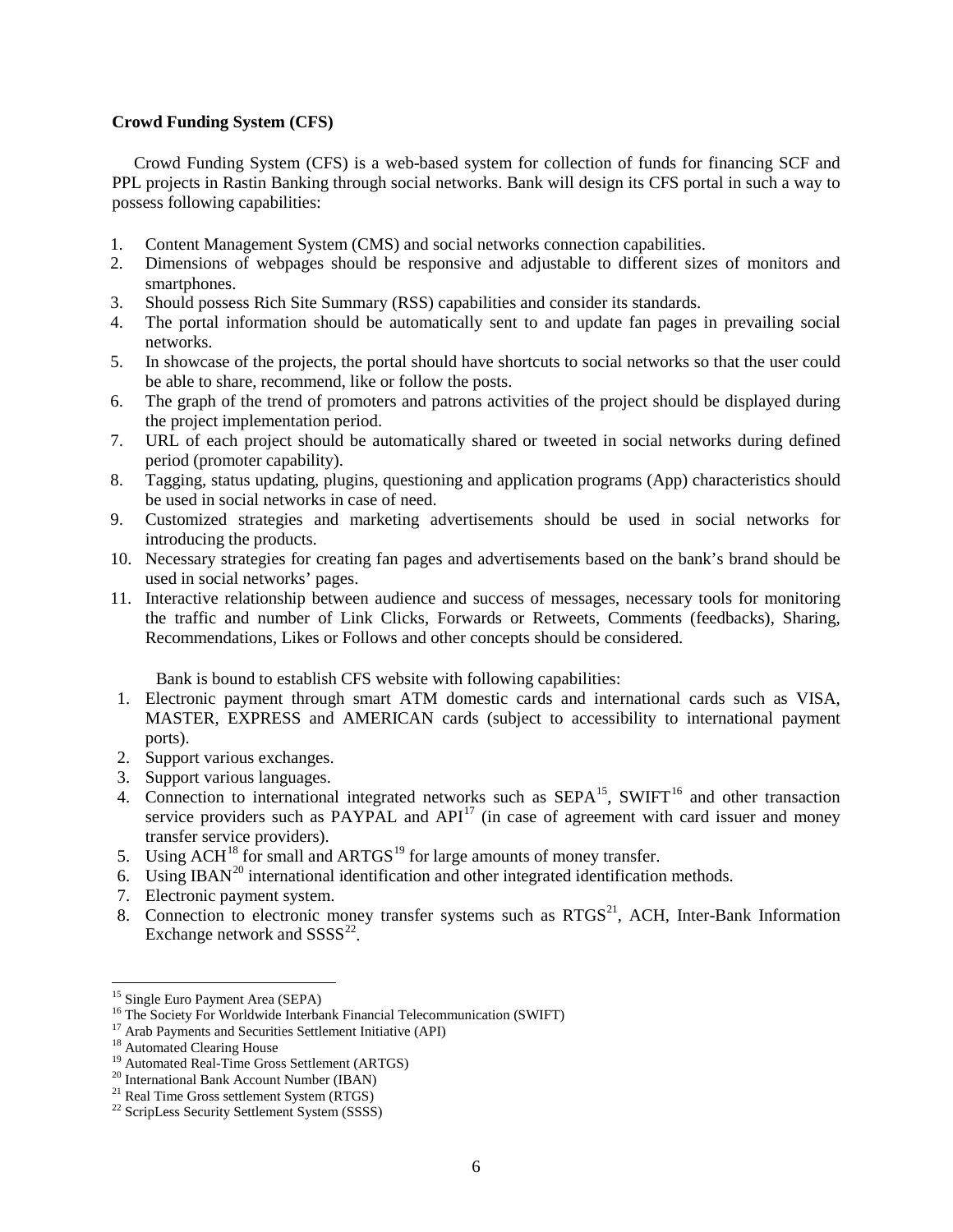- 9. Connection to  $NSSSS^{23}$  $NSSSS^{23}$  $NSSSS^{23}$  of Central Bank.
- 10. Electronic capabilities for authentication, integrated registration and keeping information of clients, technical specification and necessary capital of the project, documents and contracts to be launched systematically into Crowd Funding System (CFS) and social network pages.
- 11. Links to information of entrepreneurs and projects without need to launching in Crowd Funding System (CFS).
- 12. Possibility of filtering and other database tools for resorting different projects and entrepreneurs according to different regions, cities and other conventional parameters in reporting systems.
- 13. Information portal for Rastin Crowd Funding (RCF) projects via different distributive channels.
- 14. Providing showcases, complete bar, number of participants and other necessary options.
- 15. Integration with other internal and external financial systems and corebanking subsystems.
- 16. International data transfer standards.
- 17. Accounting and records registering operations, client's desk, record tracing and workflow management, auditing, monitoring, controlling and supervision.
- 18. Report generating according to the needs of various management levels, experts and clients.
- 19. Providing financial engineering tools and analytical services.
- 20. Coding of projects and financial documents according to international standards.
- 21. Payment transfer insurance through systems such as  $\overline{FDIC}^{24}$  $\overline{FDIC}^{24}$  $\overline{FDIC}^{24}$  and others.
- 22. Mobile, telephone and other communication support for transactions and payments.
- 23. Possibility of using Unstructured Supplementary Service Data (USSD) to prepare facilities for client payment through phone communication operators.
- 24. Possibility of using Near Field Communication (NFC) to prepare smart phone transactional operations.

Bank will provide the appropriate Apps for smartphones with different operating systems for easy access to CFS financing portal. Bank will provide necessary conditions for connection to electronic payment portal for CFS website and social networks.

By installing necessary security systems, bank is bound to provide proper security for clients' operations. Security definition should be based on multi-factor authentication. Firewalls, account activity auditing, Virtual Private Network (IPsec VPN, SSL VPN), Intrusion Prevention System (IPS), Webguard, Syslog, Simple Network Management Protocol (SNMP), Computer Security Incident Response Team (CSIRT), Penetration Test, Network Security and Operation Center, standards and considerations of data security should be observed in bank's data network architecture.

Bank is bound to consider more advanced security systems for large transactions. Definition of "large transaction" is done by bank's management. By receiving client's account number and security codes, bank should upload all other client's information at webpage. By clicking the accept button, client confirms the information. At each stage of transaction, the client's identity and account numbers are the bases for verification. Bank is obliged to define a unique identification number for each client. By using unique international identification and account numbers, bank is obliged to design its system in such a way that client can interact internationally. Bank is bound to provide the possibility of managerial reporting for different accessing levels with different query parameters in its website.

Bank is obliged to design its CFS system in such a way that in the cases of excuse (impossibility of executing) and termination of the project that necessitates refunding the money back to sponsor or lender, the possibility of restoring their account numbers be provided.

 $\overline{\phantom{a}}$ 

<span id="page-6-0"></span><sup>&</sup>lt;sup>23</sup> Non-Usury ScripLess Security Settlement System (NSSSS)<br><sup>24</sup> Federal Deposit Insurance Corporation (FDIC)

<span id="page-6-1"></span>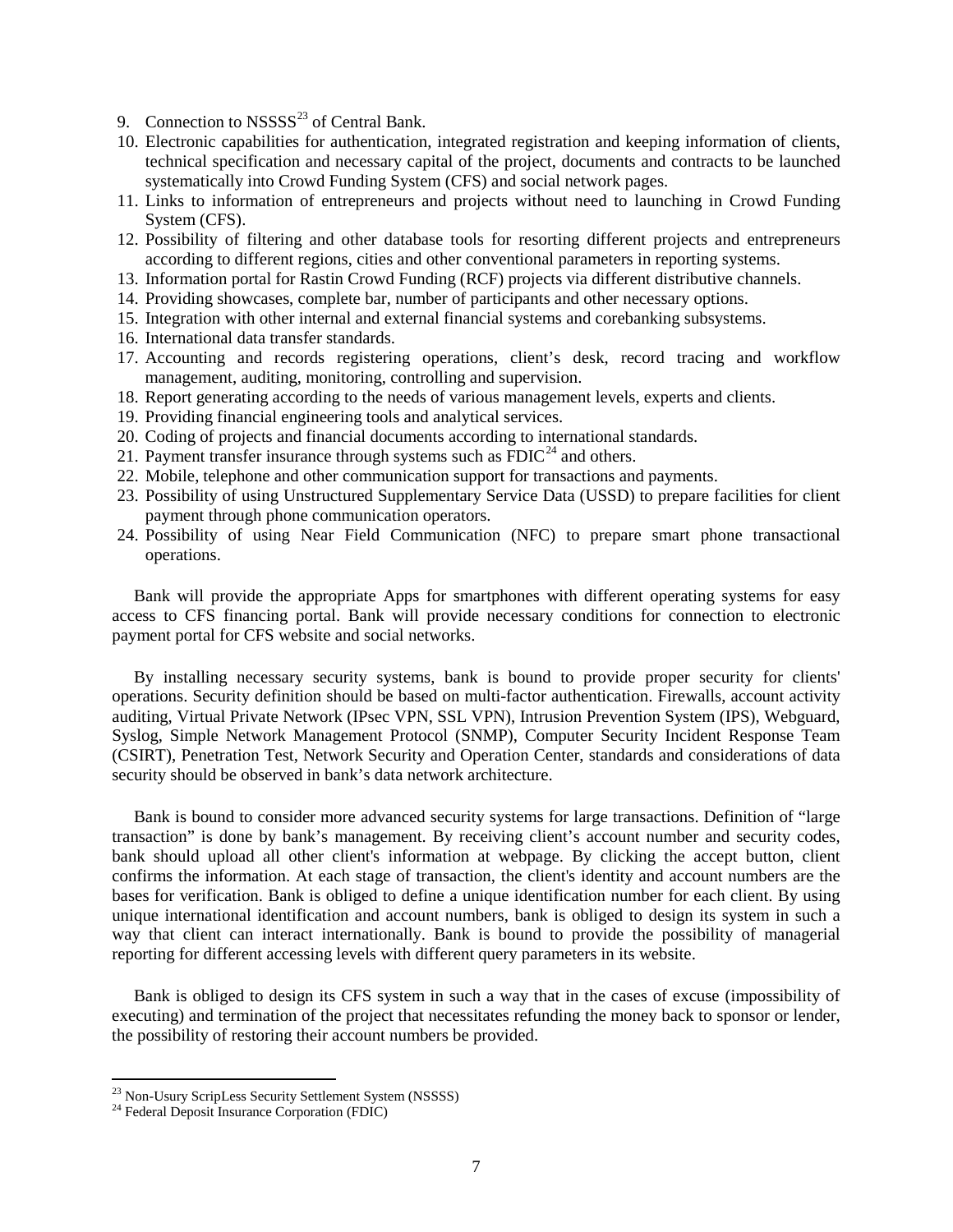The main sections of CFS include information portal, registration and membership, project profiles, number and amount of participation (sharing) in each project, place (country) of the project, accessible social networks for the projects, links of social networks to the projects, links to electronic payment portal of bank, management reporting, staged registration software, entrepreneur's profile and uploading necessary documents and confirming them according to user's authorization.

- 1. Information and conditions of all projects are presented to public at information portal. Project proposal and information about entrepreneur (real or legal) (balance sheet, profit and loss statement and other financial reports for legal entities) and other necessary documents should be published at information portal.
- 2. Manuals of using website, introduction to CFS, different sections and method of membership and entrance to website should be explained at information portal. This section should be so defined to fulfill the main part of the questions of clients about CFS website.
- 3. All clients should fill an application form for using CFS services at registration page.
- 4. By obtaining an electronic banking account number, after registration client will have a unique identification code. This user code will be used to identify him at the website. After entering CFS portal, the client will go to registration page and enters his identification code and electronic mail address. Name and user code of the client will be emailed to him.
- 5. For financial participation, client should enter his name and user code and after approving the conditions of CFS and its commission fee, will be allowed to enter to this section. At this page, client can monitor conditions of all projects' information and their latest amounts and number of participants. In case of willingness to participate in a project, after entering to financial page of the website, he will click the considered project and will put it in his purchasing basket. Then he will go to pay for his sponsoring money.
- 6. Bank can announce all information about the latest conditions of the projects to all CFS website members through social networks as well.
- 7. Total amount of client's purchasing basket should not exceed the amount of money he has at his banking account. In case of deficit, he will receive a message to eliminate some items from his purchasing basket.
- 8. After confirmation of client's offer, a copy of it will be left in his mailbox. All activities on this confirmed offer will be sent to him by short messages and other available distributive channels.

Entrepreneur will announce his user code and social network pages addresses to bank so that the bank can send them information updates systematically. The collected amount for each project at any time interval according to ACH information timing will be shown and updated at CFS website, and social networks of the bank will be updated and published publicly. Bank is bound to provide backupmonitoring for all CFS activities to trace and follow up. After accomplishment of the project, all collected fund through the website will be settled with entrepreneur and the project will be closed in the website showcase and related social networks pages.

### **References**

• بیژن بیدآباد، آذرنگ امیراستوار، سعید عبداللهی، محمود الهیاريفرد، اسکندر پردل، مریم حیدري، علیرضا شفیعی، محمدعلی پوربهروز، پیشنویس لایحه قانونی بانکداري راستین، بانک ملی ایران، .1391

<http://www.bidabad.com/doc/rastin-banking-bill.pdf>

• بیژن بیدآباد، آذرنگ امیراستوار، سعید عبداللهی، محمود الهیاريفرد، اسکندر پردل، مریم حیدري، علیرضا شفیعی، محمدعلی پوربهروز، پیشنویس آئیننامه اجرایی بانکداري راستین، بانک ملی ایران، .1391

<http://www.bidabad.com/doc/rastin-banking-regulation.pdf>